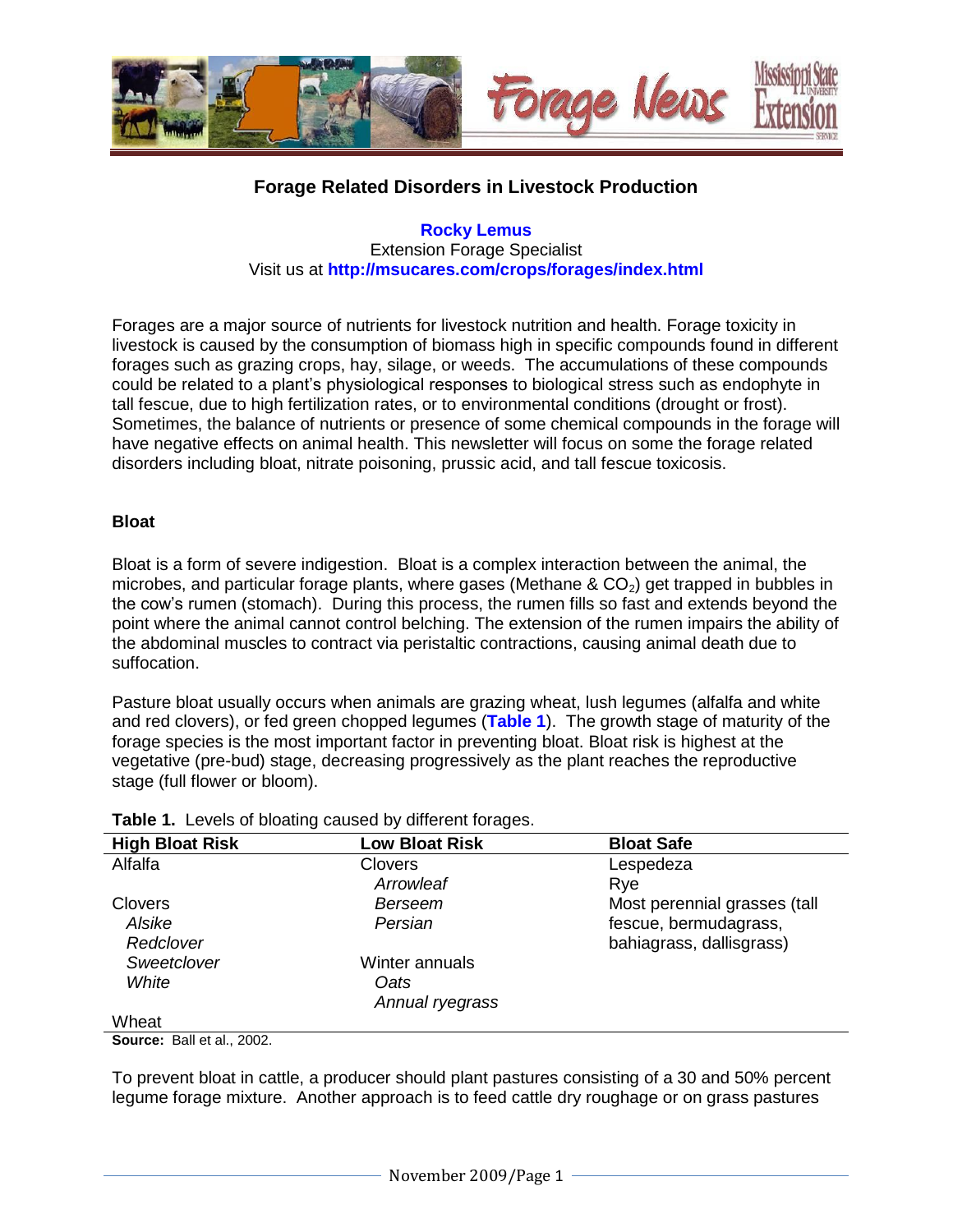

before turning them into legumes pastures. It is also important to provide grass hay when grazing or graze using a rotation with grass pastures. Salt-molasses blocks containing surfactant or detergent type compounds such as poloxalene are an effective tool to use for bloat prevention. A poloxalene block can also be provided to cattle at least three days before grazing a pasture with high bloat risk. Feeding an ionophore can also reduce the risk of bloat. If an advanced stage of bloat is present in the cattle, contact your veterinarian immediately for specific treatments.

# **Nitrate Poisoning (NO3)**

All forages contain nitrates obtained through nitrogen fertilization or from the soil's nitrogen pool. Nitrates are the precursors to protein formation in plants. Nitrates can accumulate in forage crops (especially in summer annual crops) under stress. The most commonly affected plants include small grains (oats, wheat, and barley), warm-season annual grasses (sorghum, pearl millet, and corn), and broadleaf weeds (pigweed, thistles, goldenrod, and lambsquarter). Usually, perennial forages do not accumulate toxic levels of nitrate. Other factors such as heavy fertilization, drought, heavy rain, long periods of cloudy weather, diseases, soil nutrient deficiencies, chemical injury (herbicide), and frost or hail can also cause nitrate accumulation. Nitrate accumulation occurs when photosynthesis slows down. Concentrations of 1.5 percent or more in plant tissue can be toxic to livestock and concentrations of less than 0.25 percent are considered safe (**[Table 2](#page-2-0)**). Nitrate toxicity in forages does not decrease with time and testing of the forage prior to feeding is critical if possible nitrate toxicity is suspected. Contact your local County Extension office for information on forage nitrate testing.

<span id="page-1-0"></span>

**Figure 1.** Representation of nitrate toxicity in cattle. **Source:** Thomas and Norman, 2001.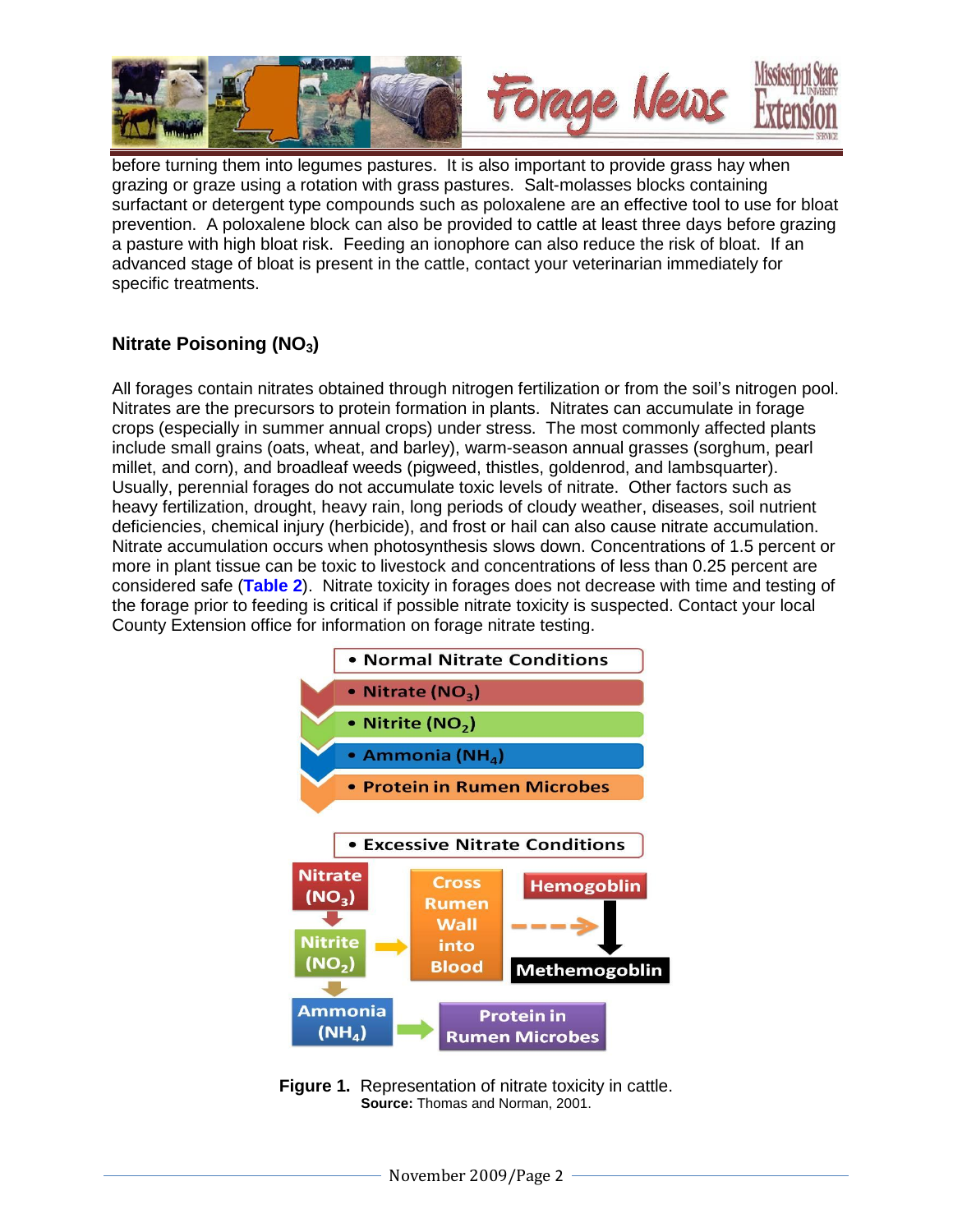

Nitrates themselves are relatively non-toxic. Microbes in the rumen usually convert nitrate to nitrite and then reduce to ammonia. The ammonia is used to make protein. Nitrate poisoning occurs when the nitrate concentration in the rumen is higher than the capacity of the microbes to convert nitrite to ammonia. Nitrite can then escape into the bloodstream where it ties up hemoglobin to produce methemoglobin, reducing the oxygen carrying capacity in the blood and causing the animal to suffocate and die (**[Fig. 1](#page-1-0)**). Sick, hungry, lactating, or pregnant cattle are more susceptible to nitrate toxicity.

| $\frac{9}{6}$ | Nitrate Concentration<br>Parts per million | <b>Recommendations</b>                                                                                                                                  |                                                                                                                                                                                                                                                                                                                                                                                                           |
|---------------|--------------------------------------------|---------------------------------------------------------------------------------------------------------------------------------------------------------|-----------------------------------------------------------------------------------------------------------------------------------------------------------------------------------------------------------------------------------------------------------------------------------------------------------------------------------------------------------------------------------------------------------|
|               | (ppm)                                      |                                                                                                                                                         |                                                                                                                                                                                                                                                                                                                                                                                                           |
| 0.0 to 0.25   | 0 to 2500                                  | S<br>A<br>F<br>E                                                                                                                                        | Forage or feed is considered safe. Be<br>cautious with pregnant and young animals at<br>the upper level range.                                                                                                                                                                                                                                                                                            |
| 0.25 to 0.50  | 2500 to 5000                               | $\overline{\mathbf{C}}$<br>$\overline{\mathsf{A}}$<br>$\overline{\mathsf{U}}$<br>$\mathsf T$<br>T<br>$\overline{\mathbf{o}}$<br>$\overline{\mathsf{N}}$ | Considered safe when fed in a balanced<br>ration. Forage with this level of toxicity<br>should be limited to 50% of the total ration.<br>Be aware that long term feeding of this type<br>of forage can cause Vitamin A deficiency. It<br>is recommended not to feed with liquid feed<br>or other protein nitrogen supplementation.<br>Cautious feeding is recommended with<br>young and pregnant animals. |
| 0.50 to 1.50  | 5000 to 15000                              | D<br>A<br>N<br>G<br>E<br>$\overline{\mathsf{R}}$                                                                                                        | This type of forage or feed should be<br>supplemented with minerals, energy (high<br>TDN), and Vitamin A. Feed should be<br>limited to 25% percent of the total ration.                                                                                                                                                                                                                                   |
| >1.5          | >15000                                     | $\overline{O}$<br>X<br>Ï                                                                                                                                | Considered very toxic. Do not use this type<br>of forage in free-choice feeding. This type of<br>forage might be used if grounded, mixed,<br>and limited to 15% of the total ration.                                                                                                                                                                                                                      |

#### <span id="page-2-0"></span>**Table 2.** Nitrate concentration in forages on dry matter basis. **Nitrate Concentration**

**Source:** Scharko, 2000; Ball et al., 2002; Olson et al., 2002.

Excess nitrates usually accumulate in the lower stems of some plants when plants become stressed. Minimizing high fertilization rates is a cautionary measure to utilize under stressful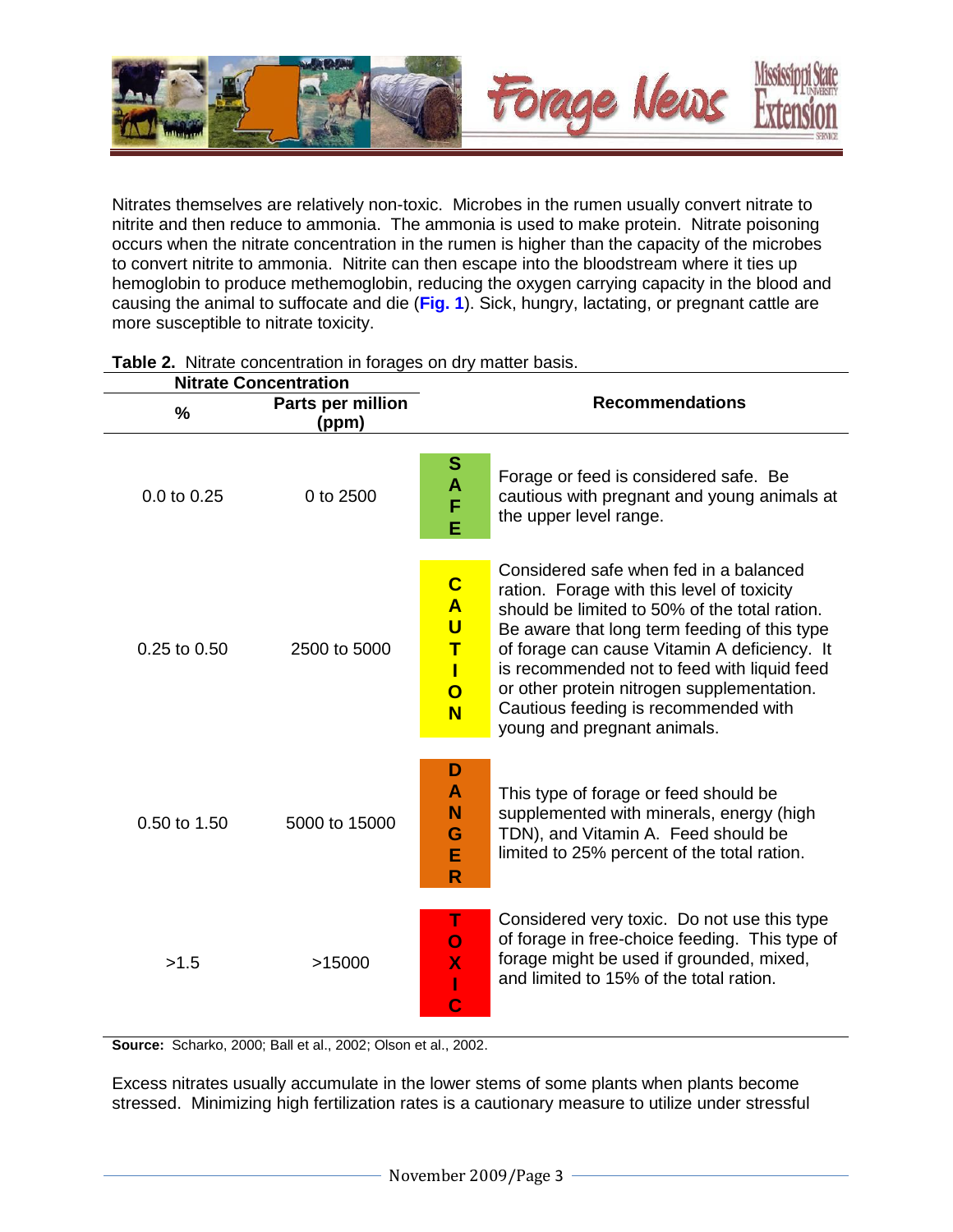

conditions. To prevent nitrate poisoning, harvesting or grazing forages suspected of nitrate toxicity should be done 7 to 10 days after the end of the drought. Grazing or harvesting suspected forages in the afternoon is also a preventive measure since photosynthetic processes metabolize nitrates. Another approach will be chopping and diluting suspected hay with hay that is known to have low nitrate levels. Be cautious about this type of management. If it is suspected that cattle have been exposed to potentially toxic levels of nitrates or nitrites, it is important to make sure that the animal receives adequate levels of carbohydrates in the diet. If silage is suspected or confirmed with toxic nitrate levels, forage should be allowed to aerate overnight before feeding.

Nitrate poisoning symptoms could manifest 5 to 7 days after feeding high nitrate forage rations. Death can occur 2 to 24 hours after the manifestation of symptoms. When high nitrite levels are present in the blood, it becomes chocolate colored instead of the normal red color. Depletion of oxygen in the blood will cause respiratory failure. A brownish discoloration may be noted around white areas of the skin and non-pigmented mucous membrane of the eye, nose, and mouth. Other symptoms include staggering, rapid pulse, rapid and labored breathing, frothing at the mouth, frequent urination, diarrhea and uncoordination. Treating nitrate toxicity includes an intravenous injection of either a 1% or 2% solution of methylene blue. Consult your veterinarian for suggested dose rates or other alternative treatments.

# **Prussic Acid (HCN)**

Prussic acid toxicity is also known as hydrocyanic acid or hydrogen cyanide (HCN). Prussic acid poisoning is caused by cyanide production in several forages under certain growing conditions. Grain sorghums, sorghum-sudan hybrids, sudangrass, Johnsongrass, pearl millet, and hybrid foxtail millet are the most commonly associated forages with prussic acid toxicity (**[Table 3](#page-3-0)**). Cattle, sheep and goats appear to be the most susceptible livestock to prussic acid toxicity. Prussic acid is not usually a problem in horses, but sorghum type forages including Johnson grass and sorghum-sudan hybrids have been associated with causing urinary tract infections in horses (crystitis syndrome). The symptoms are similar to colic, but include blood in the urine, urine dribbling, and abortion in pregnant mares. The condition can be fatal and it is recommended not allowing horse to graze on these plants.

<span id="page-3-0"></span>

|  |  |  |  | Table 3. Potential prussic acid toxicity of different forage species. |  |
|--|--|--|--|-----------------------------------------------------------------------|--|
|--|--|--|--|-----------------------------------------------------------------------|--|

| <b>Forage Species</b>       | <b>Potential HCN Toxicity</b> |  |  |
|-----------------------------|-------------------------------|--|--|
| Forage sorghums             | Intermediate to high          |  |  |
| <b>Foxtail millet</b>       | Very low                      |  |  |
| Grain sorghums              | High to very high             |  |  |
| Johnsongrass                | High to very high             |  |  |
| Pearl millet                | Very low                      |  |  |
| Sorghum-sudan hybrids       | Intermediate to high          |  |  |
| Sudangrass common varieties | Low to intermediate           |  |  |
| Sudangrass hybrids          | Intermediate                  |  |  |
| <b>Source: Sulc. 2000.</b>  |                               |  |  |

Environmental conditions such as drought or frost are usually associated with high levels of HCN in forages. Concentrations of HCN are usually at the highest level in younger plants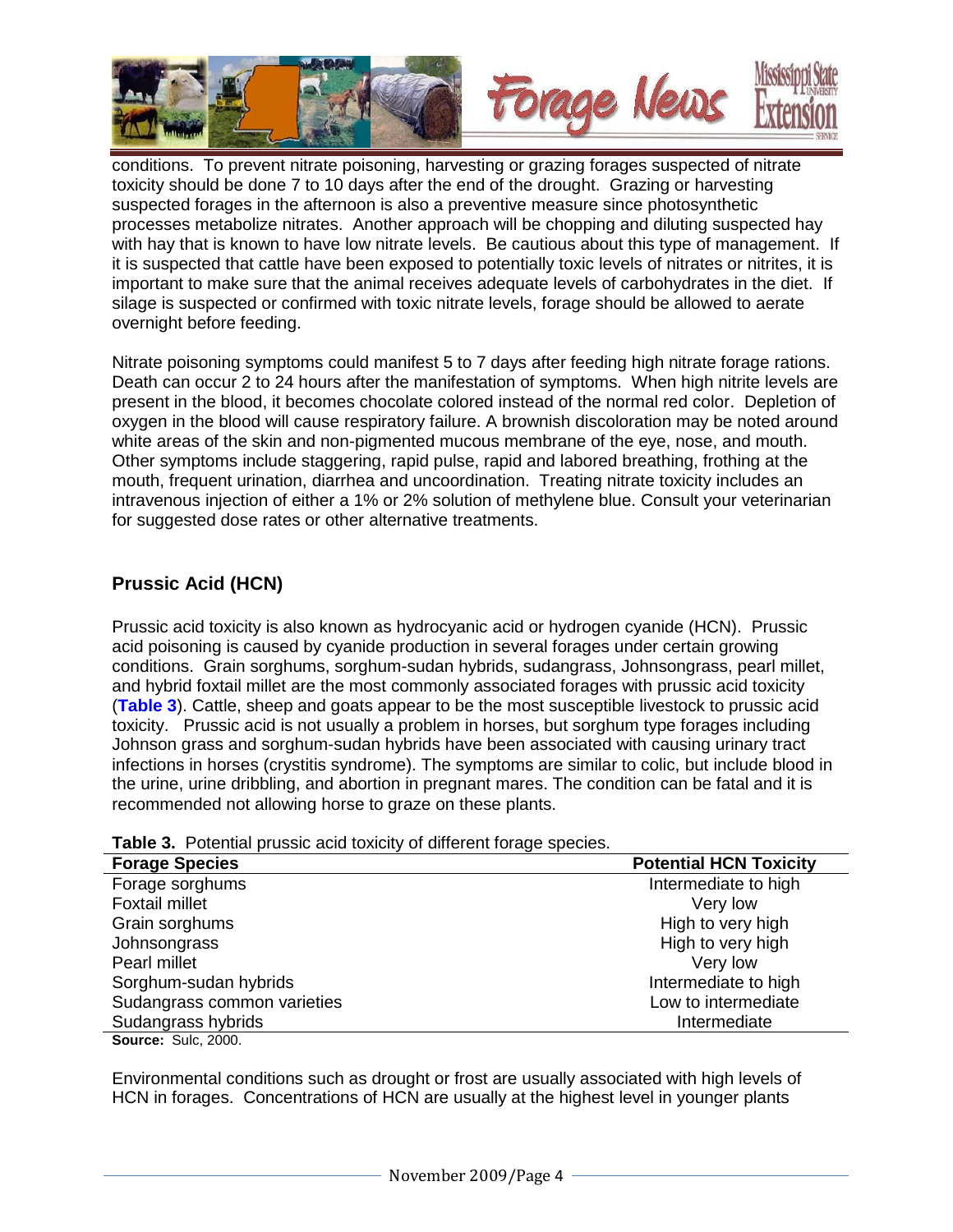

(under knee high) versus more mature plants and on regrowth following haying or grazing. Toxic levels are higher in fresh forage than in cured forage. If the hay is not properly cured, toxic levels of HCN can be present (**[Table 4](#page-4-0)**). The HCN concentration in the leaves is higher than the stems with the upper leaves containing higher concentration than the lower leaves. Prussic acid concentration decreases as the plants become taller and more mature. Usually plants higher than 18 inches are less likely to have high HCN. Prussic acid toxicity might not be dangerous under mature conditions, but caution is advised when grazing. Forage plants have a higher potential for HCN formation when soil is high in nitrogen and deficient in phosphorous and potassium. Plants growing under drought conditions and receiving more than 75 lb N/ac in one application could contain high HCN concentrations. An increase in HCN concentrations can also result when forages are treated with broadleaf herbicides such as 2,4-D at rates that can stunt plant growth.

| <b>Dry Matter</b> | <b>HCN Concentration (ppm)</b><br><b>Fresh Harvested</b> |                                                                                                                                      | <b>Potential Effect on Livestock</b>                                                                                                                                                      |
|-------------------|----------------------------------------------------------|--------------------------------------------------------------------------------------------------------------------------------------|-------------------------------------------------------------------------------------------------------------------------------------------------------------------------------------------|
| $0 - 500$         | $0 - 100$                                                | S<br>A<br>F<br>E.                                                                                                                    | Forage is generally safe and should not<br>cause toxicity.                                                                                                                                |
| $500 - 1000$      | $100 - 200$                                              | D<br>$\blacktriangle$<br>N<br>G<br>E<br>$\overline{\mathsf{R}}$<br>$\mathbf O$<br>$\overline{\mathsf{U}}$<br>$\overline{\mathbf{s}}$ | Potentially toxic and forage should be fed at a<br>restricted rate in the diet.                                                                                                           |
| >1000             | >200                                                     | $\frac{1}{\alpha}$<br>$\frac{x}{1}$                                                                                                  | Very dangerous to livestock and will usually<br>cause death. Drying, ensiling, or allowing the<br>forage to mature cold will reduce prussic acid<br>concentration. Retest before feeding. |

<span id="page-4-0"></span>

|  | Table 4. Prussic acid (HCN) concentration in forages |  |
|--|------------------------------------------------------|--|
|  |                                                      |  |

**Source:** Stoltenow and Lardy, 1998; Harris and Shearer, 2003; Strickland et al., 2004.

To prevent HCN toxicity, it is important to graze only when plants (sorghum, sorghum-sudan hybrid, or johnsongrass) have reached a height of 18 to 24 inches. Do not allow animals to graze fields with succulent, young, short growth which might be toxic. Regardless of the height, it is not advised to feed any form of drought-damage forage within 5-7 days following a good rain. During this rapid period of growth and recovery, accumulation of HCN and nitrates in young tissues is more likely to occur. Avoid grazing wilted plants or plants with young regrowth and do not depend on drought damaged forages as the only feed source. Keeping dry hay or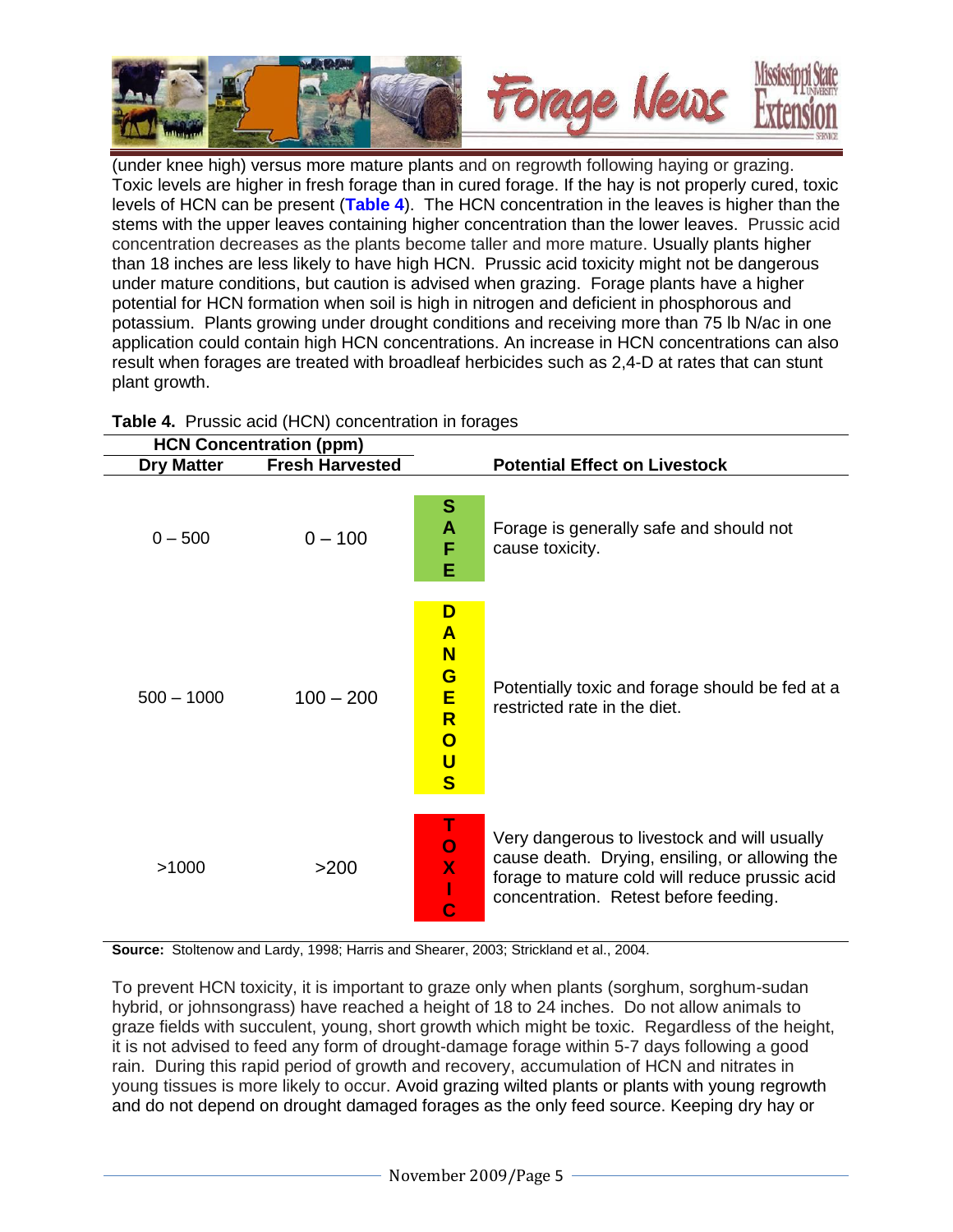

green chop for other forage crops available is a good strategy. Suspected mildly toxic forages can be fed to livestock receiving dry hay or grain feed. Uneven forage growth in sorghum hybrids could be utilized as silage. Silage could have toxic levels of prussic acid, but it usually escapes as a gaseous form while being moved and fed. If frosted forage is ensiled, allow fermentation to take place for at least six to eight weeks before feeding. Although HCN usually dissipates within 48 hrs after a killing frost, do not use frost-damaged forages as pasture or green chop during the first 7 to 10 days or until the biomass has dried out and turned brown. Avoid grazing at night when a frost is likely to occur.

Prussic acid is a potent and rapidly acting toxic compound. Animals feeding on forages high in prussic acid will develop symptoms within few hours after consuming to toxic forage. Animals are often found dead. Some of the symptoms include voiding of urine and feces, convulsions, paralysis, coma, staggering, drooling (salivation), runny eyes (lacrimation), and breathing cessation. The mucous membranes are usually bright pink, and the blood will be a characteristic bright cherry red. In the early onset of toxicity, treat the animal with molasses that has been diluted with water. Feeding small or moderate amounts of grain prior to grazing on summer annual forages will help prevent possible toxicity. Starch from the grain is broken into glucose in the digestive tract preventing the rate of release of HCN from the glycoside by the enzyme emulsin. Livestock affected by prussic acid could be treated with a combined intravenous dose of sodium nitrite and sodium thiosulfate. The dosage and method of administration are very critical. Contact your veterinarian for specific doses and other treatments if prussic acid toxicity is suspected and can be caught in time.

# **Tall Fescue Toxicosis**

Kentucky-31 (K-31) tall fescue dominates the majority of the tall fescue pastures in Mississippi. It contains an endophyte, a fungus that lives symbiotically inside of a plant and produces toxins that can affect animal health and performance. The enodphyte produces toxins known as ergot alkaloids and some of the compounds include clavinet alkaloids, lysergic acid amides, and ergopeptimes. Ergovaline and lolitrem B are the most prevalent alkaloids proven to be responsible for fescue toxicosis (**[Table 5](#page-6-0)**). These ergot alkaloids are usually highly concentrated in the seed although their toxicity can also be measured in the leaf and stem of the fescue plant. Concentrations of the ergot alkaloid usually peak in late spring when seed heads are present, decreasing during the summer and then increasing again in the fall. Producers should be aware that high concentrations of ergot alkaloids not always coincide with the visible symptom of toxicosis in the livestock due to the residual effects. The residual effect is due to fat deposits in the animal that can serve as a reservoir for toxic alkaloids, allowing the alkaloids to be released gradually during the grazing season and after the animals have been removed from infected tall fescue pastures.

A fungal endophyte in tall fescue is thought to be responsible for causing three types of disorders: fescue foot, bovine fat necrosis and fescue toxicity. The occurrence of tall fescue toxicity is determined by the percentage of infected tall fescue plants in the pasture, the length of time the animals spend grazing infected tall fescue, the weather, and pasture fertility management.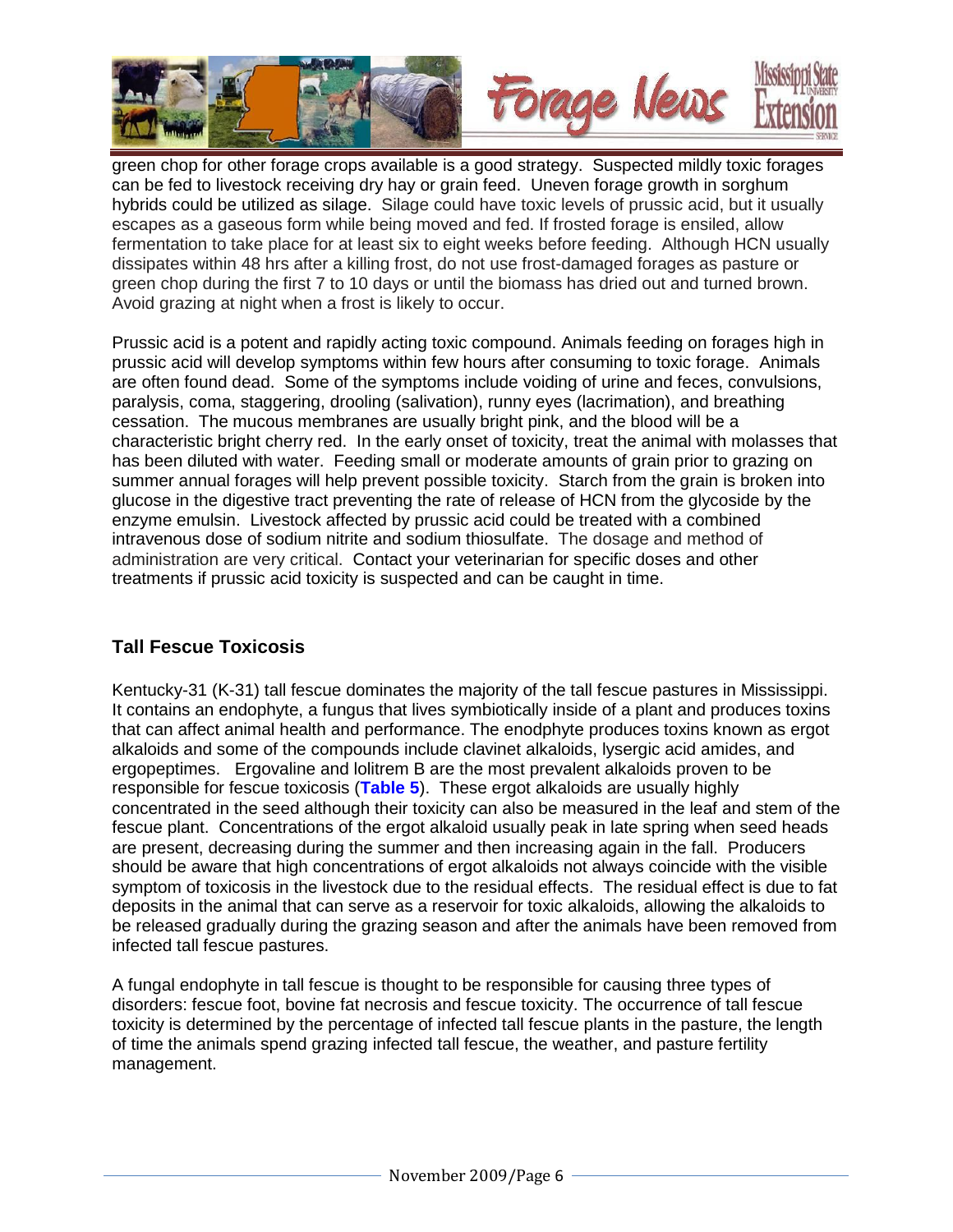

Fescue foot usually occurs when cattle graze infected fescue in cool weather. Cattle suffering from fescue foot have a rough hair coat, signs of weight loss, difficulty regulating body temperature (fever), an increase respiration rate, tissue death in the legs, lameness and swelling of the legs, sloughing of hooves, and loss of tips of tails and ears.

<span id="page-6-0"></span>

|  |  |  |  | <b>Table 5.</b> Ergovaline and Lolitrem B threshold levels for different livestock classes. |  |
|--|--|--|--|---------------------------------------------------------------------------------------------|--|
|--|--|--|--|---------------------------------------------------------------------------------------------|--|

| <b>Ergovaline</b>     | <b>Lolitrem B</b>                                 |
|-----------------------|---------------------------------------------------|
| --------------------- | - parts per billion (ppb) ----------------------- |
| $300 - 500$           | Not determined                                    |
| $400 - 750$           | $1800 - 2000$                                     |
| $500 - 800$           | $1800 - 2000$                                     |
|                       |                                                   |

 $1$  Except for mares in the last 60 to 90 days of pregnancy when the threshold is zero. **Source:** Aldrich-Markham et al., 2003.

Bovine fat necrosis is a condition caused by hard fat deposits in the abdominal cavity. This condition can cause digestive problems and problems with foaling in horses that could lead to death for the foal. It is recommended to remove pregnant mares from infected fields 90 days prior to the expected foaling date. There is a high association of bovine fat necrosis and high fertilization of K-31 tall fescue pastures with broiler litter or high nitrogen rates.

At the present time, there is no cure for tall fescue toxicosis. Fescue toxicity occurs during hot weather. Some of the symptoms are low animal daily gains (**[Fig. 2](#page-6-1)**), reduced forage intake, lowered conception rates, intolerance to heat, failure to shed the winter hair coat, fever, excessive salivation, vasoconstriction (narrowing of blood vessels and restricting blood flow), nervousness, low serum prolactin, agalactia (milk production failure), thick and retained placenta, and dystocia (calving difficulty). These symptoms usually appear within 10 to 20 days of feeding on endophyte infected fescue.

<span id="page-6-1"></span>

**Figure 2.** Change in animal daily gains of steers grazed on pastures with a high-endophyte (16 to 100%) or a low-endophyte (0 to 8%) tall fescue. **Source:** Roberts and Andre, 2004.

There are several management strategies designed to limit the amount of toxins that are ingested by the livestock. One strategy to reduce toxicity is the replacement of K-31 with